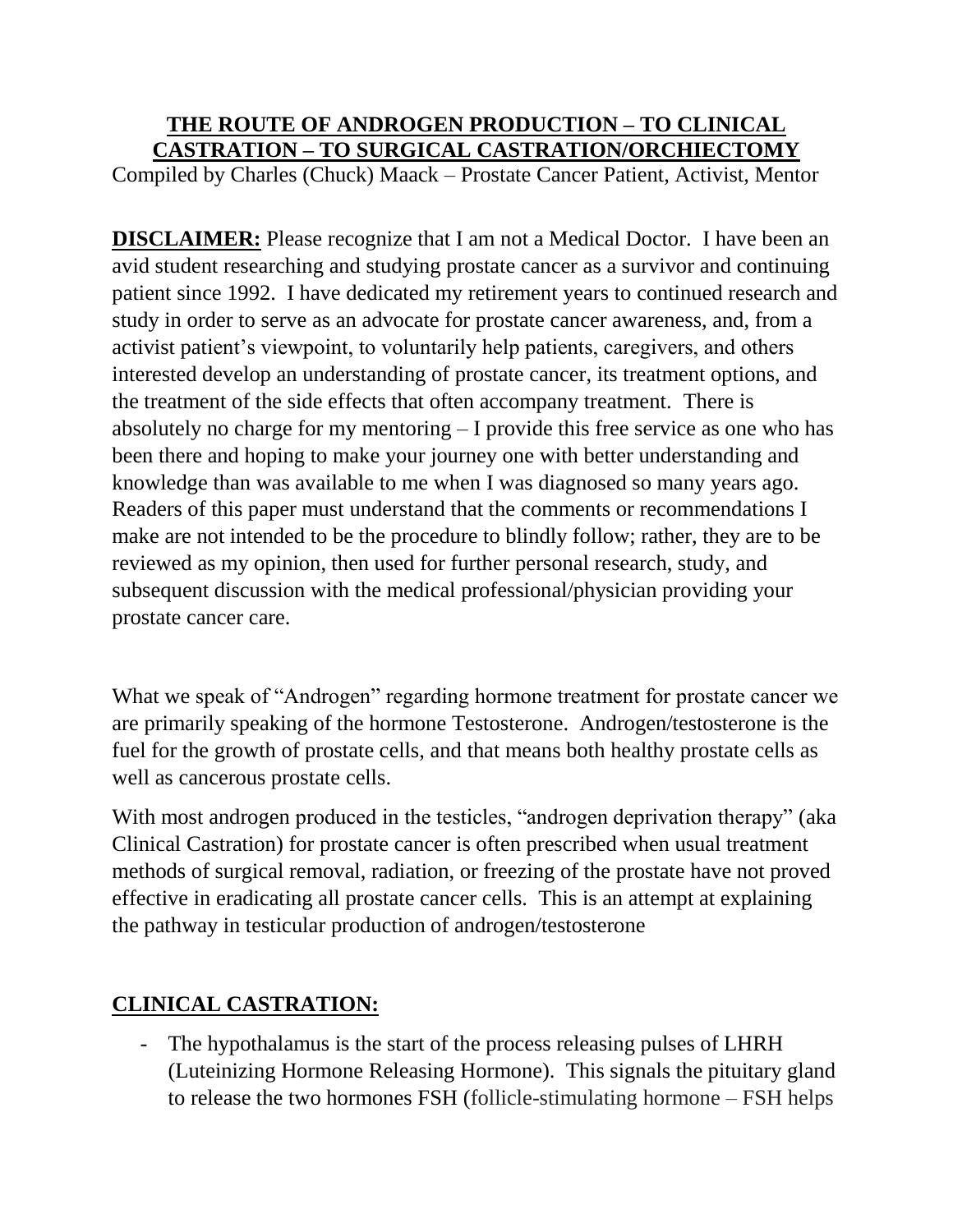control the production of sperm) and LH ( luteinising hormone stimulates Leydig cells in the testes to produce testosterone which acts locally to support sperm production).

- LH then travels from the pituitary gland in the blood stream where it then binds to the Leydig cells and is involved in testosterone release into the bloodstream and into the prostate gland.
- In the prostate gland are 5Alpha Reductase (5AR) enzymes that convert the testosterone to dihydrotestosterone (DHT), a powerful stimulant to prostate cell growth, and if prostate cancer cells are in development, an increased growth and proliferation of those cells. As an added note, when prostate cancer cells are not totally removed by surgical removal of the gland, or radiation to the gland and its periphery, or freezing of the gland, DHT, if not inhibited continues as a powerful stimulant to their growth. The prescribing of a 5AR "inhibitor" may inhibit the conversion of testosterone to DHT in those cancerous cells and if not causing apoptosis (death) of those cells, may at least arrest their continued development. Avodart/dutasteride is the preferred 5AR inhibitor, with Proscar/finasteride an alternative.

## **The Activity of Clinical Castration**:

- When LHRH *agonists* (Lupron, Zoladex, Eligard, Trelstar, Vantas) are prescribed, their "activity" is to flood the pituitary gland in order to cause increased production of LH. By doing so this also causes a surge of testosterone production that overloads receptors in the pituitary resulting in a shutdown of Leydig cell testosterone production in the testicles. This "surge" can last for up to two weeks, with a result from that surge causing a "flare" effect that can cause discomfort, feeling of nausea, as well as pain if metastases are present. Prescribing of an anti-androgen (either bicalutamide/Casodex, flutamide/Eulexin, or nilutamide/Nilandron) to begin a week before the initial injection of an LHRH agonist and continuing over two weeks beyond can ease the flare effect.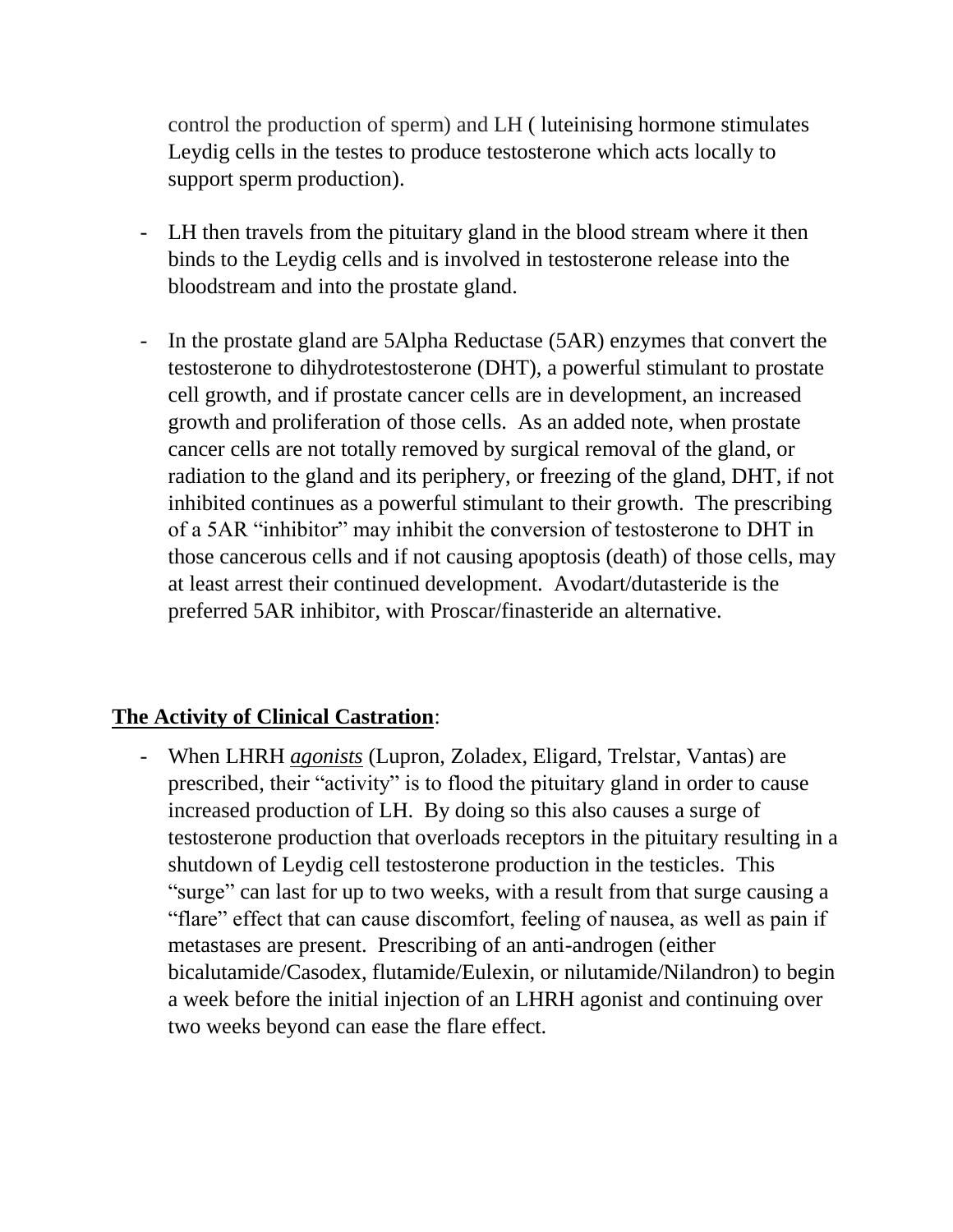- When the GnRH *antagonist* Firmagon is prescribed, its activity is to totally shut off receptors in the pituitary gland blocking LHRH pulses from the hypothalamus, thus preventing LH activity, resulting in a shutdown of testicular testosterone production. Since there is no surge of testosterone production with this medication, the "flare" effect does not occur.

## **SURGICAL CASTRATION:**

An alternative to Clinical Castration is Surgical Castration, the removing of the testicles, thus another method of preventing testicular production of testosterone. Since some men are bothered by the absence of the testicles, prosthetic testicles can be inserted before the surgical incision is closed so that an outward appearance of the scrotum, as well as the personal "feel," looks the same as pre-orchiectomy.

Surgical Castration/Orchiectomy, removes the testicles, thus preventing testicular production - the primary production of likely over 90% of testosterone - however an orchiectomy does NOT stop all production of testosterone. The adrenal glands are another area of metabolized testosterone production, albeit to a much lower extent than testicular, but with the reduction of testosterone from clinical or surgical castration, the adrenal glands react with more production of testosterone than usual.

In view of adrenal gland testosterone, the testosterone level should still occasionally be checked to make sure that level remains at "castrate" levels near or below 20ng/dl..

Many physicians as well as patients assume that with the patient having an orchiectomy his production of testosterone is halted. As noted above, not so. As Medical Oncologist Stephen B. Strum, M.D., FACP, notes "The therapy the physician selects to deprive the tumor cell population of androgen may have consequential effects on the course of PC. For example, work by Sciarra et al has shown that 37% of men undergoing orchiectomy have a reflex increase in the production of the adrenal androgen precursor androstenedione. Androstenedione is metabolized within the prostate cell (both benign and malignant prostate cells) into testosterone (see [Insights](http://prostate-cancer.org/newsletters/) July 1999, pp 3-4 and October 2000, page 4). If the physician assumes that orchiectomy has resulted in a castrate testosterone (< 20ng/dl) and does not monitor the serum testosterone, almost 40% of these patients